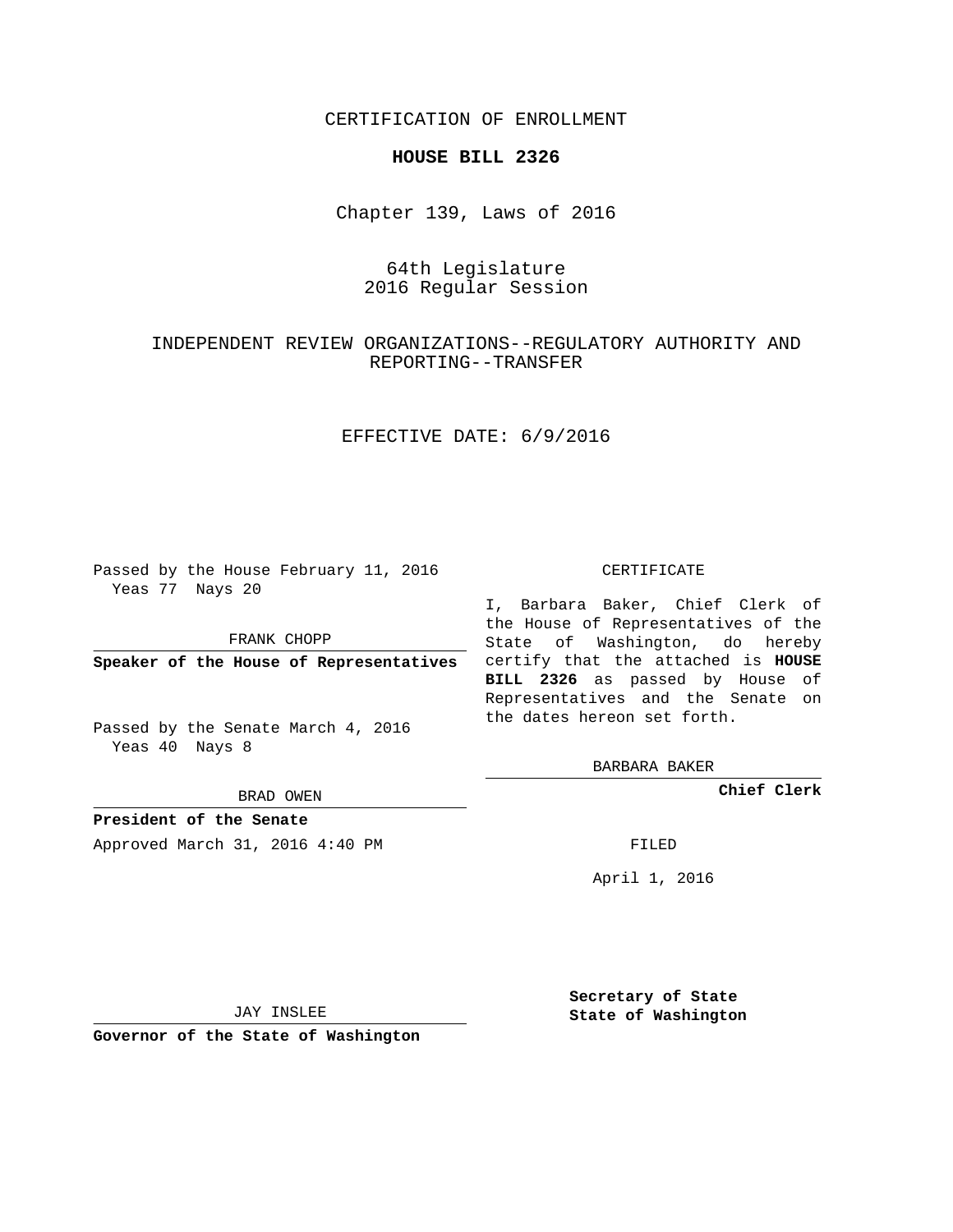#### **HOUSE BILL 2326**

Passed Legislature - 2016 Regular Session

**State of Washington 64th Legislature 2016 Regular Session**

**By** Representatives Moeller and Appleton

Prefiled 12/30/15. Read first time 01/11/16. Referred to Committee on Health Care & Wellness.

 AN ACT Relating to streamlining the independent review organization process by transferring regulatory authority over independent review organizations from the department of health to the insurance commissioner and requiring independent review organizations to report decisions and associated information directly to the insurance commissioner; amending RCW 43.70.235, 41.05.017, and 70.47.130; adding a new section to chapter 48.43 RCW; creating a new 8 section; and recodifying RCW 43.70.235.

BE IT ENACTED BY THE LEGISLATURE OF THE STATE OF WASHINGTON:

 **Sec. 1.** RCW 43.70.235 and 2012 c 211 s 14 are each amended to 11 read as follows:

12 (1) No later than January 1, 2017, the ((department)) insurance commissioner shall adopt rules providing a procedure and criteria for certifying one or more organizations to perform independent review of 15 health care disputes described in RCW 48.43.535.

(2) The rules must require that the organization ensure:

 (a) The confidentiality of medical records transmitted to an independent review organization for use in independent reviews;

 (b) That each health care provider, physician, or contract specialist making review determinations for an independent review organization is qualified. Physicians, other health care providers,

p. 1 HB 2326.SL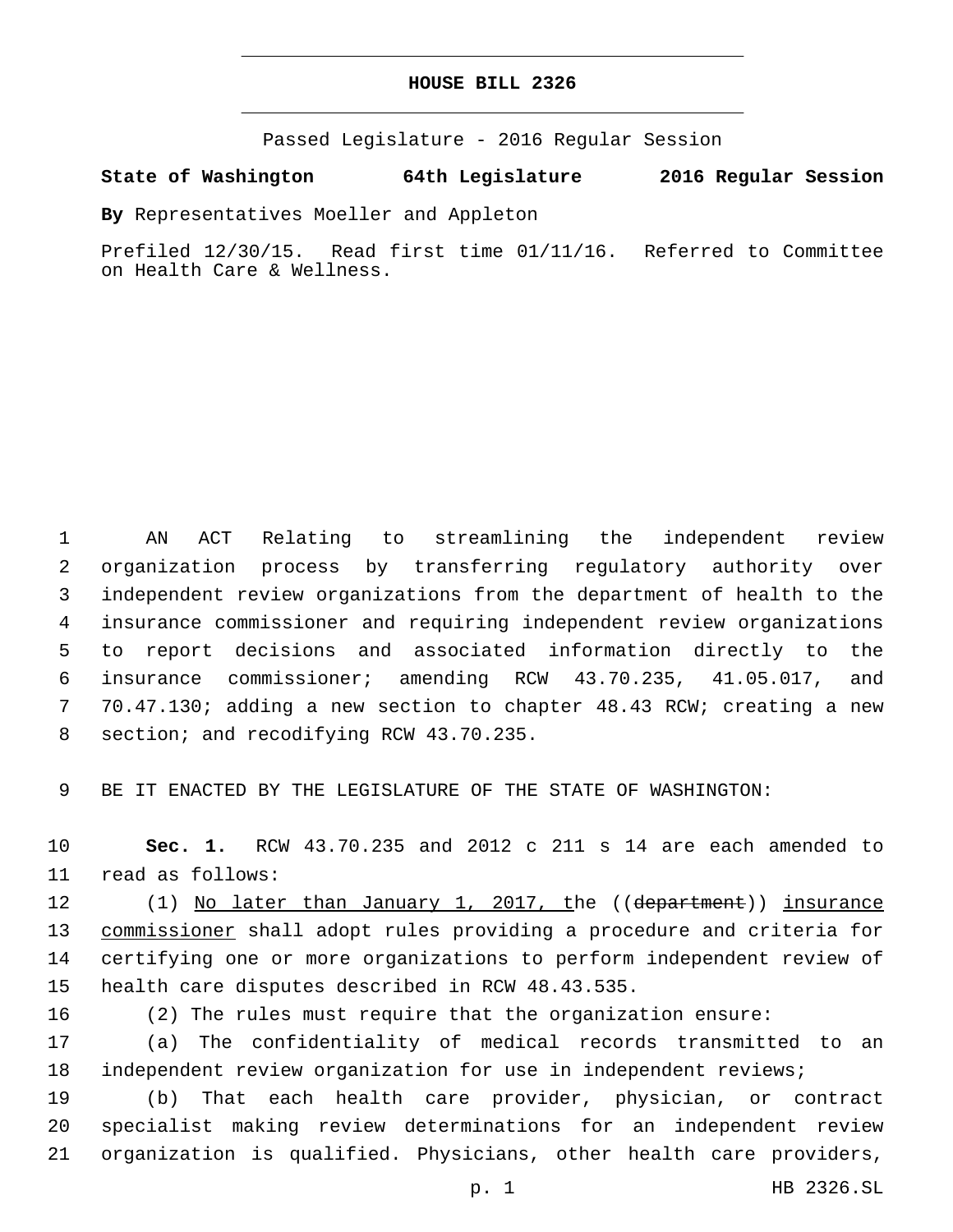and, if applicable, contract specialists must be appropriately licensed, certified, or registered as required in Washington state or in at least one state with standards substantially comparable to Washington state. Reviewers may be drawn from nationally recognized centers of excellence, academic institutions, and recognized leading practice sites. Expert medical reviewers should have substantial, recent clinical experience dealing with the same or similar health conditions. The organization must have demonstrated expertise and a history of reviewing health care in terms of medical necessity, appropriateness, and the application of other health plan coverage 11 provisions;

 (c) That any physician, health care provider, or contract specialist making a review determination in a specific review is free of any actual or potential conflict of interest or bias. Neither the expert reviewer, nor the independent review organization, nor any officer, director, or management employee of the independent review organization may have any material professional, familial, or financial affiliation with any of the following: The health carrier; 19 professional associations of carriers and providers; the provider; the provider's medical or practice group; the health facility at which the service would be provided; the developer or manufacturer of 22 a drug or device under review; or the enrollee;

 (d) The fairness of the procedures used by the independent review 24 organization in making the determinations;

 (e) That each independent review organization make its 26 determination:

27 (i) Not later than the earlier of:

 (A) The fifteenth day after the date the independent review organization receives the information necessary to make the 30 determination; or

 (B) The twentieth day after the date the independent review organization receives the request that the determination be made. In exceptional circumstances, when the independent review organization has not obtained information necessary to make a determination, a determination may be made by the twenty-fifth day after the date the organization received the request for the determination; and

 (ii) In requests for expedited review under RCW 48.43.535(7)(a), as expeditiously as possible but within not more than seventy-two hours after the date the independent review organization receives the 40 request for expedited review;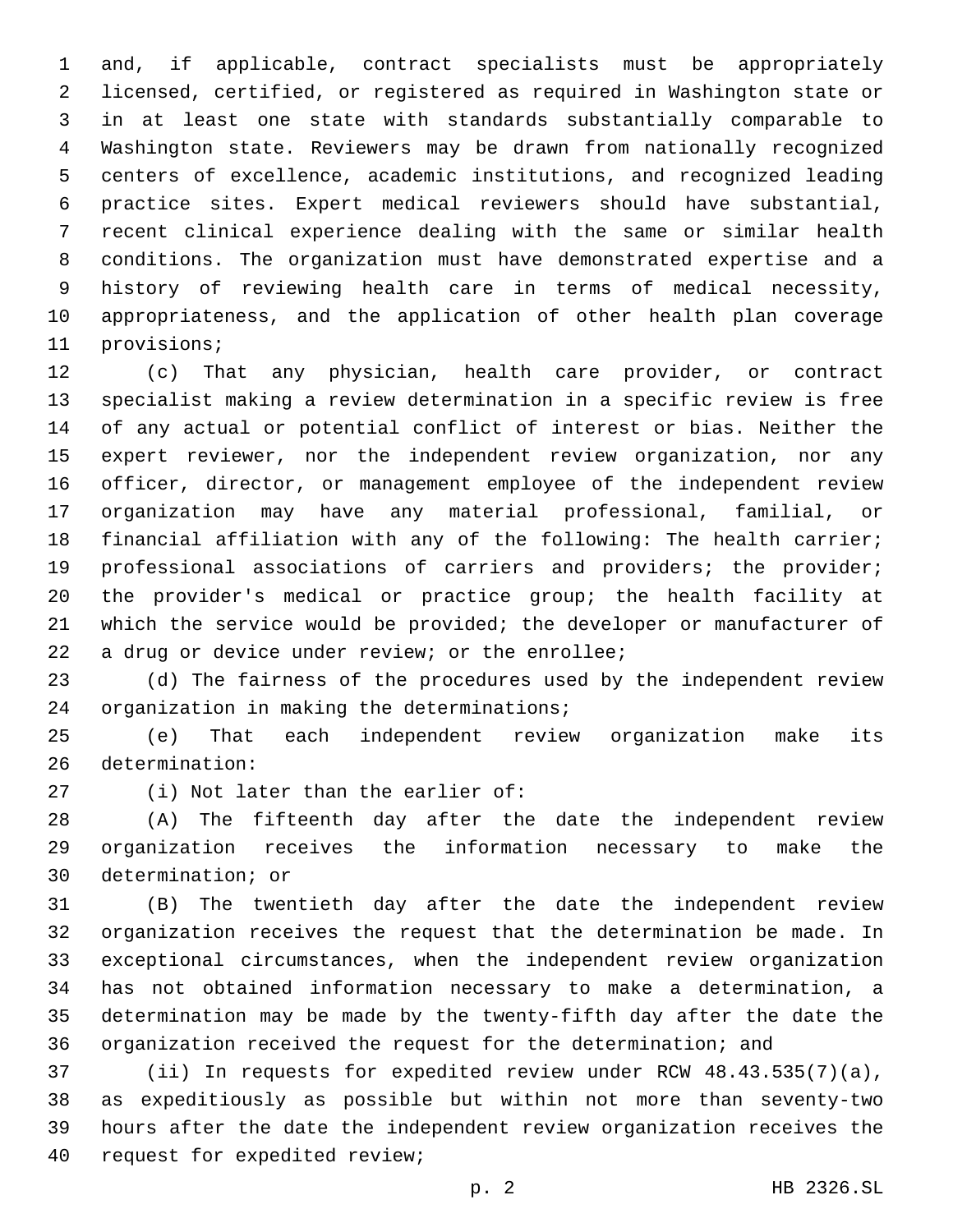(f) That timely notice is provided to enrollees of the results of the independent review, including the clinical basis for the 3 determination;

 (g) That the independent review organization has a quality assurance mechanism in place that ensures the timeliness and quality of review and communication of determinations to enrollees and carriers, and the qualifications, impartiality, and freedom from conflict of interest of the organization, its staff, and expert 9 reviewers; and

 (h) That the independent review organization meets any other 11 reasonable requirements of the ((department)) insurance commissioner directly related to the functions the organization is to perform under this section and RCW 48.43.535, and related to assessing fees to carriers in a manner consistent with the maximum fee schedule 15 developed under this section.

 (3) To be certified as an independent review organization under 17 this chapter, an organization must submit to the ((department)) insurance commissioner an application in the form required by the 19 ((department)) insurance commissioner. The application must include:

 (a) For an applicant that is publicly held, the name of each stockholder or owner of more than five percent of any stock or 22 options;

 (b) The name of any holder of bonds or notes of the applicant 24 that exceed one hundred thousand dollars;

 (c) The name and type of business of each corporation or other organization that the applicant controls or is affiliated with and the nature and extent of the affiliation or control;

 (d) The name and a biographical sketch of each director, officer, and executive of the applicant and any entity listed under (c) of this subsection and a description of any relationship the named 31 individual has with:

- 32 (i) A carrier;
- 33 (ii) A utilization review agent;

(iii) A nonprofit or for-profit health corporation;

35 (iv) A health care provider;

36 (v) A drug or device manufacturer; or

 (vi) A group representing any of the entities described by (d)(i) 38 through (v) of this subsection;

 (e) The percentage of the applicant's revenues that are anticipated to be derived from reviews conducted under RCW 48.43.535;

p. 3 HB 2326.SL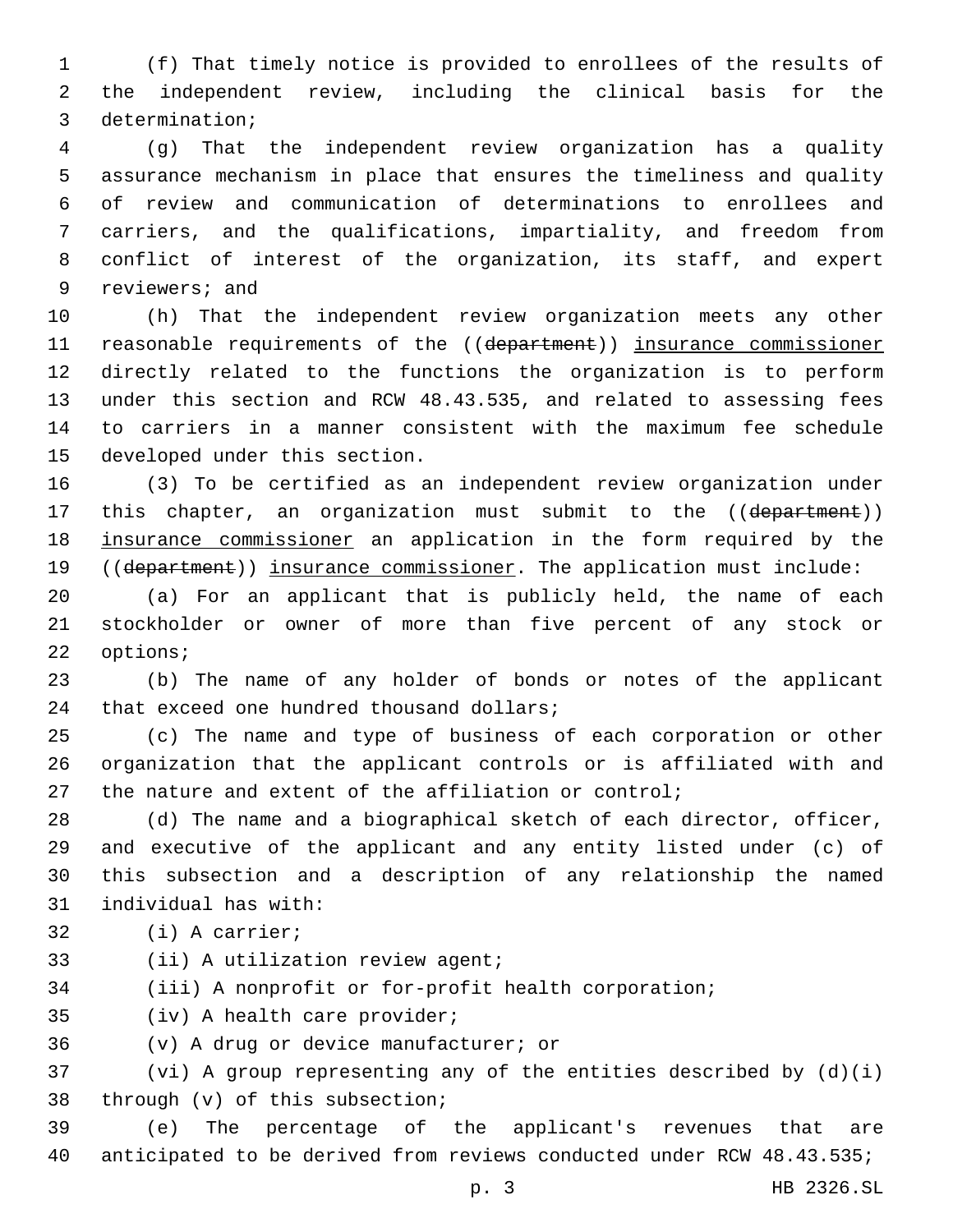(f) A description of the areas of expertise of the health care professionals and contract specialists making review determinations 3 for the applicant; and

 (g) The procedures to be used by the independent review organization in making review determinations regarding reviews 6 conducted under RCW 48.43.535.

 (4) If at any time there is a material change in the information included in the application under subsection (3) of this section, the independent review organization shall submit updated information to 10 the ((department)) insurance commissioner.

 (5) An independent review organization may not be a subsidiary of, or in any way owned or controlled by, a carrier or a trade or professional association of health care providers or carriers.

 (6) An independent review organization, and individuals acting on its behalf, are immune from suit in a civil action when performing functions under chapter 5, Laws of 2000. However, this immunity does not apply to an act or omission made in bad faith or that involves 18 gross negligence.

 (7) Independent review organizations must be free from interference by state government in its functioning except as 21 provided in subsection (8) of this section.

 (8) The rules adopted under this section shall include provisions for terminating the certification of an independent review organization for failure to comply with the requirements for 25 certification. The ((department)) insurance commissioner may review the operation and performance of an independent review organization 27 in response to complaints or other concerns about compliance. ((No later than January 1, 2006, the department shall develop)) The rules adopted under this section must include a reasonable maximum fee schedule that independent review organizations shall use to assess carriers for conducting reviews authorized under RCW 48.43.535.

 (9) In adopting rules for this section, the ((department)) 33 insurance commissioner shall take into consideration rules adopted by the department of health that regulate independent review organizations and standards for independent review organizations 36 adopted by national accreditation organizations. The ((department)) insurance commissioner may accept national accreditation or certification by another state as evidence that an organization satisfies some or all of the requirements for certification by the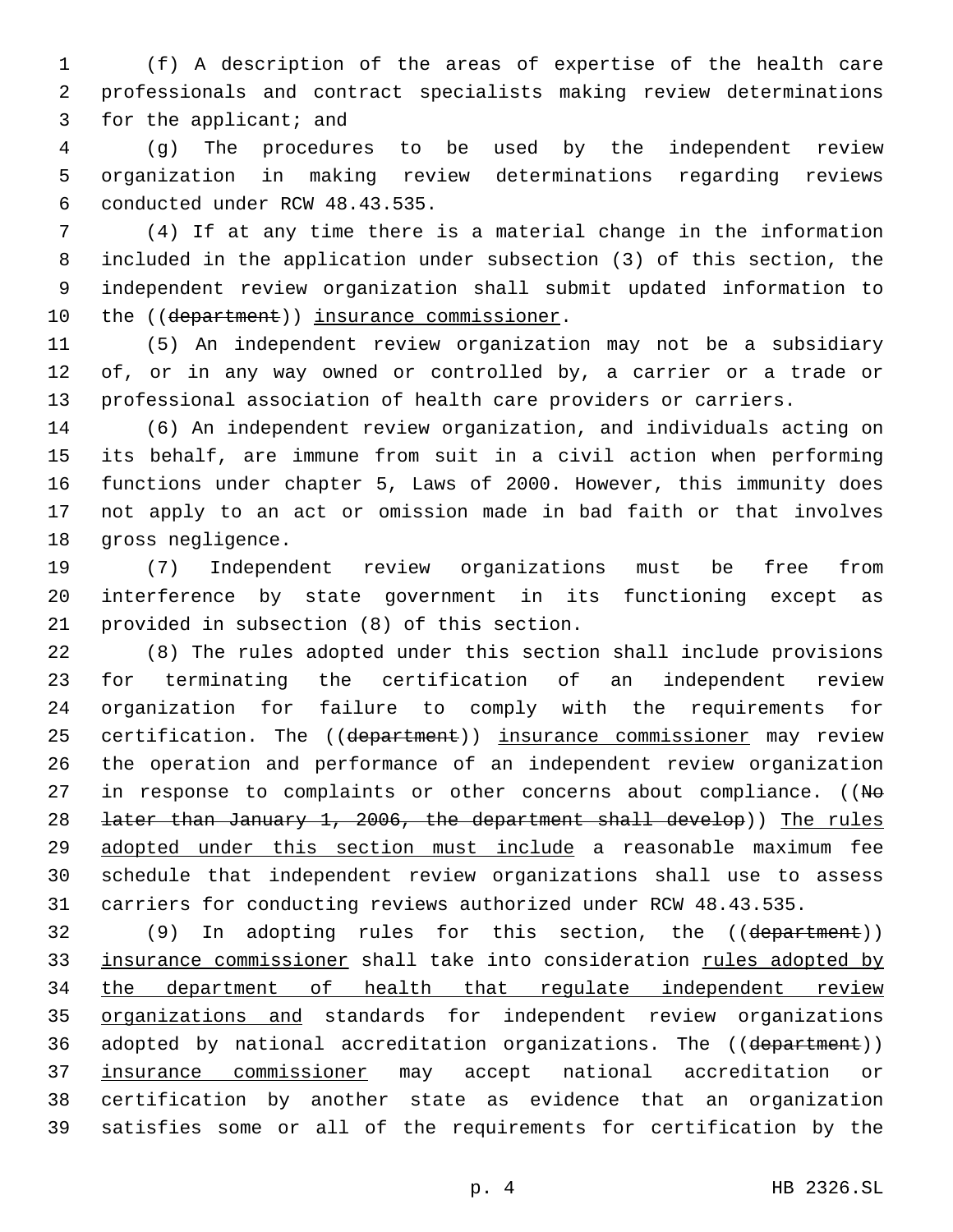((department)) insurance commissioner as an independent review 2 organization.

 (10) The rules adopted under this section must require independent review organizations to report decisions and associated information directly to the insurance commissioner.

 NEW SECTION. **Sec. 2.** (1) Independent review organizations remain subject to RCW 43.70.235 (as recodified by this act), as it existed on January 1, 2016, and the rules adopted by the department of health under that section through December 31, 2016. Beginning on January 1, 2017, the insurance commissioner is the sole certifying authority for independent review organizations under RCW 43.70.235 (as recodified by this act).

 (2) On January 1, 2017, the insurance commissioner shall automatically certify each independent review organization that was certified in good standing by the department of health on December 16 31, 2016.

 NEW SECTION. **Sec. 3.** RCW 43.70.235 is recodified as a section in chapter 48.43 RCW.

 **Sec. 4.** RCW 41.05.017 and 2008 c 304 s 2 are each amended to read as follows:20

 Each health plan that provides medical insurance offered under this chapter, including plans created by insuring entities, plans not subject to the provisions of Title 48 RCW, and plans created under RCW 41.05.140, are subject to the provisions of RCW 48.43.500, 70.02.045, 48.43.505 through 48.43.535, 43.70.235 (as recodified by this act), 48.43.545, 48.43.550, 70.02.110, 70.02.900, 48.43.190, and 48.43.083.27

 **Sec. 5.** RCW 70.47.130 and 2009 c 298 s 4 are each amended to read as follows:29

 (1) The activities and operations of the Washington basic health plan under this chapter, including those of managed health care systems to the extent of their participation in the plan, are exempt from the provisions and requirements of Title 48 RCW except:

34 (a) Benefits as provided in RCW 70.47.070;

 (b) Managed health care systems are subject to the provisions of RCW 48.43.022, 48.43.500, 70.02.045, 48.43.505 through 48.43.535,

p. 5 HB 2326.SL